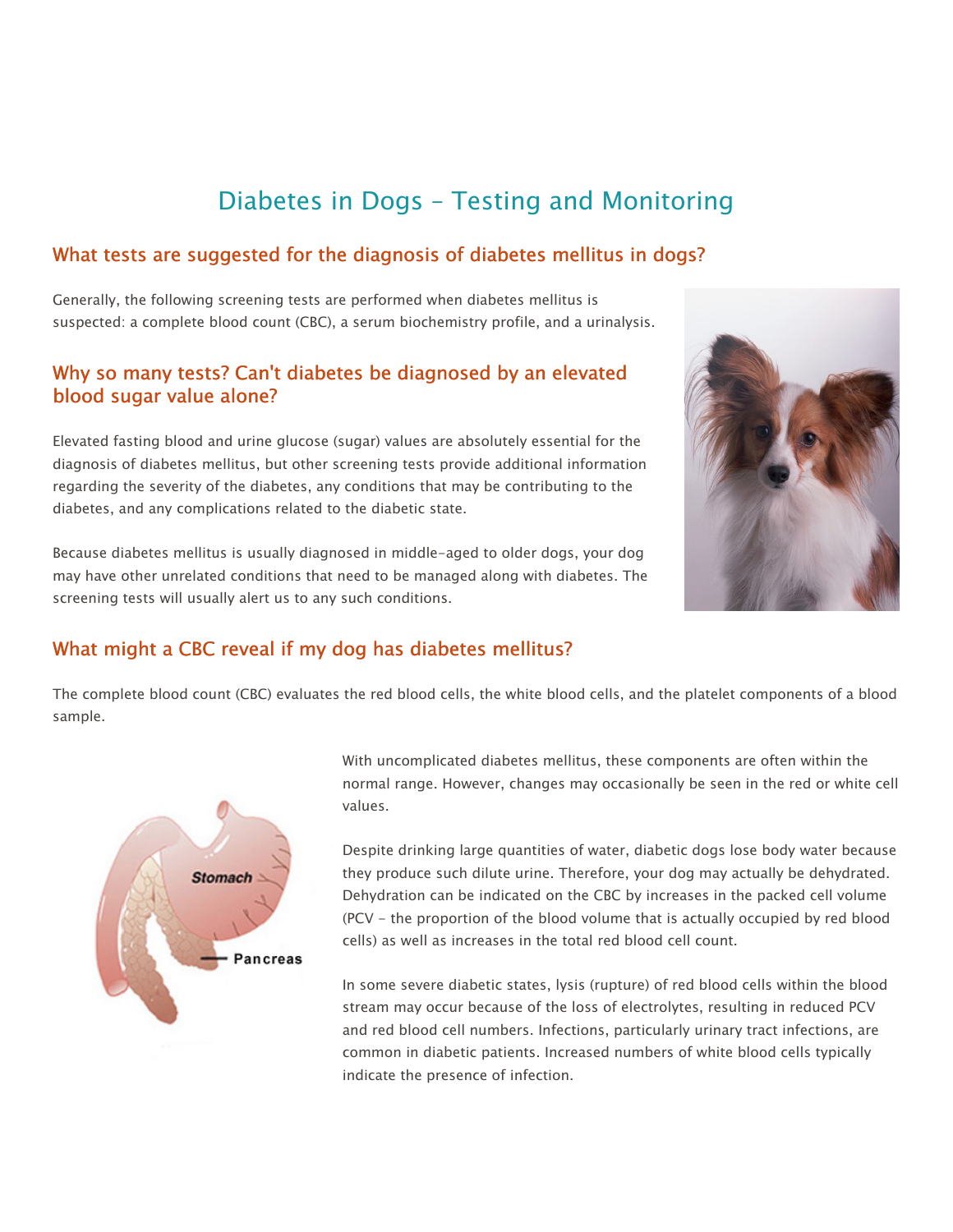## What might the serum biochemistry profile indicate if my dog has diabetes mellitus?

An elevated serum glucose (blood sugar) concentration is vital to the diagnosis of diabetes mellitus. The stress of a veterinary office visit or the mild restraint associated with obtaining a blood sample may significantly increase your dog's serum glucose value. Blood glucose will also be mildly elevated for several hours following a meal. Therefore, confirmation of diabetes may require more than one blood sample collected over a period of several days.

Occasionally we will see changes in serum electrolytes. Electrolytes are the mineral components of serum and include sodium, chloride, and potassium. They are involved in many of the body's daily functions, such as nerve conduction and maintenance of proper hydration. Because of the large volume of dilute urine that diabetic dogs produce, excessive amounts of electrolytes may be lost in the urine. Such losses can result in rare but serious complications. For example, severe deficits in phosphorus may result in ruptured red blood cells within the blood stream.

The liver-related enzymes ALT (alanine aminotransferase) and AST (aspartate transaminase) may be increased mildly in diabetic dogs and may reflect mild liver cell damage related to decreased blood flow from dehydration.

## What might a urinalysis indicate if my dog has diabetes mellitus?

A urinalysis is necessary for the diagnosis of canine diabetes mellitus. Urine from healthy dogs typically does not contain any glucose (sugar).

Glucose in the urine (called glucosuria), as well as persistently increased blood glucose levels (called hyperglycemia), in a dog with appropriate clinical signs is diagnostic for diabetes mellitus.



A urine dipstick tests the l chemical properties in urine.

The presence of glucose in the urine makes conditions ideal for bacterial growth, so urinary tract infections are common. Urine is evaluated for the presence of red blood cells, white blood cells, and bacteria. If a bacterial infection is identified or suspected, a urine culture is indicated to identify the types of bacteria and determine the most appropriate antibiotics to treat the infection.

The presence or absence of ketones in the urine should be evaluated in diabetic dogs. Ketones are byproducts of fat metabolism. Increased mobilization of fat occurs in diabetic

dogs because their insulin deficiency causes poor use of carbohydrates as an energy source. Depending upon your dog's clinical signs, the presence of ketones in the urine may indicate a more severe or long-standing case of diabetes mellitus.